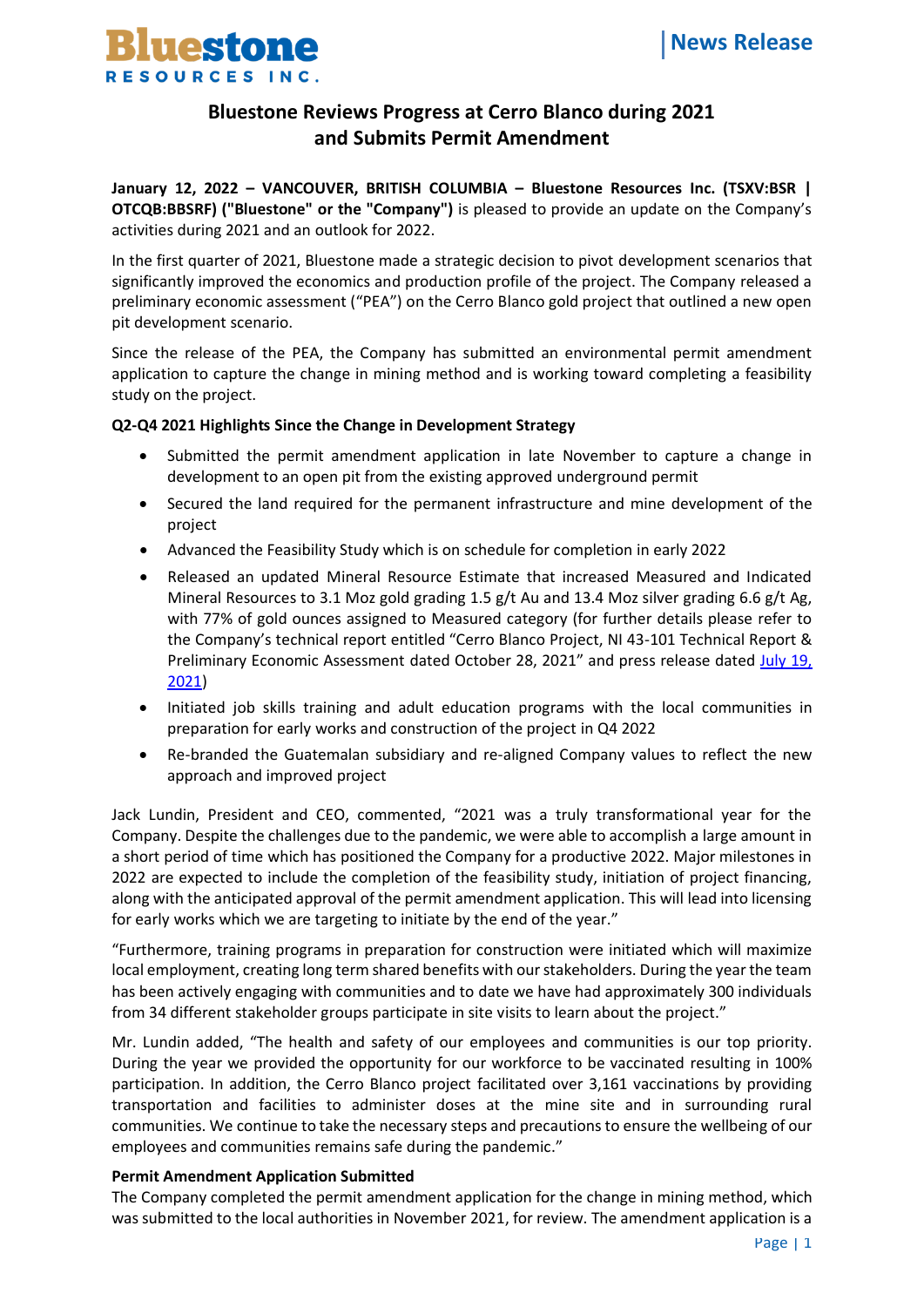comprehensive document that covers all aspects of the project in detail, it builds on the historical data and the previously approved 2007 EIA, to incorporate the new mining method. While aspects of the project layout have increased in size, fundamental design characteristics remain unchanged, including the processing plant, dry stack tailings, water management, infrastructure, and facilities.

Jack Lundin, President and CEO, commented, "Completing the permit amendment application was a significant milestone and accomplishment. It provides the authorities with a comprehensive set of information on social, environmental, and mitigation plans to support the development of the project."

### **Education and Local Skills Development Training Underway in Preparation for Construction**

In Q2 2021, the Company announced a partnership with a nationally accredited Guatemalan institution and recognized leader in job skills training. Bluestone has initiated training programs with over 500 individuals from the local communities. Courses range on average from 12 to 18 months in duration and will help prepare for early works which the Company will be looking to initiate late in 2022. The first course of masonry is underway, and participants are expected to graduate in Q1 2022. Additional programs will kick off in the first quarter of 2022 with a focus on carpentry, mechanics, technicians, and welding.

In addition to job skills training, Bluestone has initiated an Adult Education Program with the national government and local educational institutions. The program is aimed at enhancing the social and economic conditions of the communities within the project area of influence, to improve eligibility for future employment and/or entrepreneurship. These skills are aimed at increasing literacy and education levels to meet entry requirements for job skills training programs. The first class of 50 participants from our Adult Education Program graduated in Q4, 2021 from various programs.

Nadia Carotenuto, Vice President, Human Resources & Organizational Development, commented, "We are so proud of our first graduating class at Cerro Blanco. Taking the time and effort to prioritize education, often later in life, is an inspiring undertaking for any individual, and we would like to acknowledge and congratulate our graduates. This is the first step as they build up their skills to not only participate in the development of the Cerro Blanco project, but in reducing poverty, fostering economic growth, and achieving gender equality."

#### **Qualified Person**

David Cass, P.Geo., Vice President Exploration, is the designated Qualified Person for this news release within the meaning of National Instrument 43-101 and has reviewed and verified that the scientific and technical information set out above in this news release is accurate and therefore approves this written disclosure of the scientific and technical information. Mineral resources that are not mineral reserves do not have demonstrated economic viability.

#### **About Bluestone Resources**

The Cerro Blanco Gold Project is an advanced stage near surface development project. The Company trades under the symbol "BSR" on the TSX Venture Exchange and "BBSRF" on the OTCQB.

#### **On Behalf of Bluestone Resources Inc.**

*"Jack Lundin"*

**Jack Lundin | President, CEO & Director**

**For further information, please contact:** Bluestone Resources Inc. Stephen Williams | VP Corporate Development & Investor Relations Phone: +1 604 646 4534 [info@bluestoneresources.ca](mailto:info@bluestoneresources.ca) [www.bluestoneresources.ca](http://www.bluestoneresources.ca/) 

*Neither TSX Venture Exchange nor its Regulation Services Provider (as that term is defined in policies of the TSX Venture Exchange) accepts responsibility for the adequacy or accuracy of this release.*